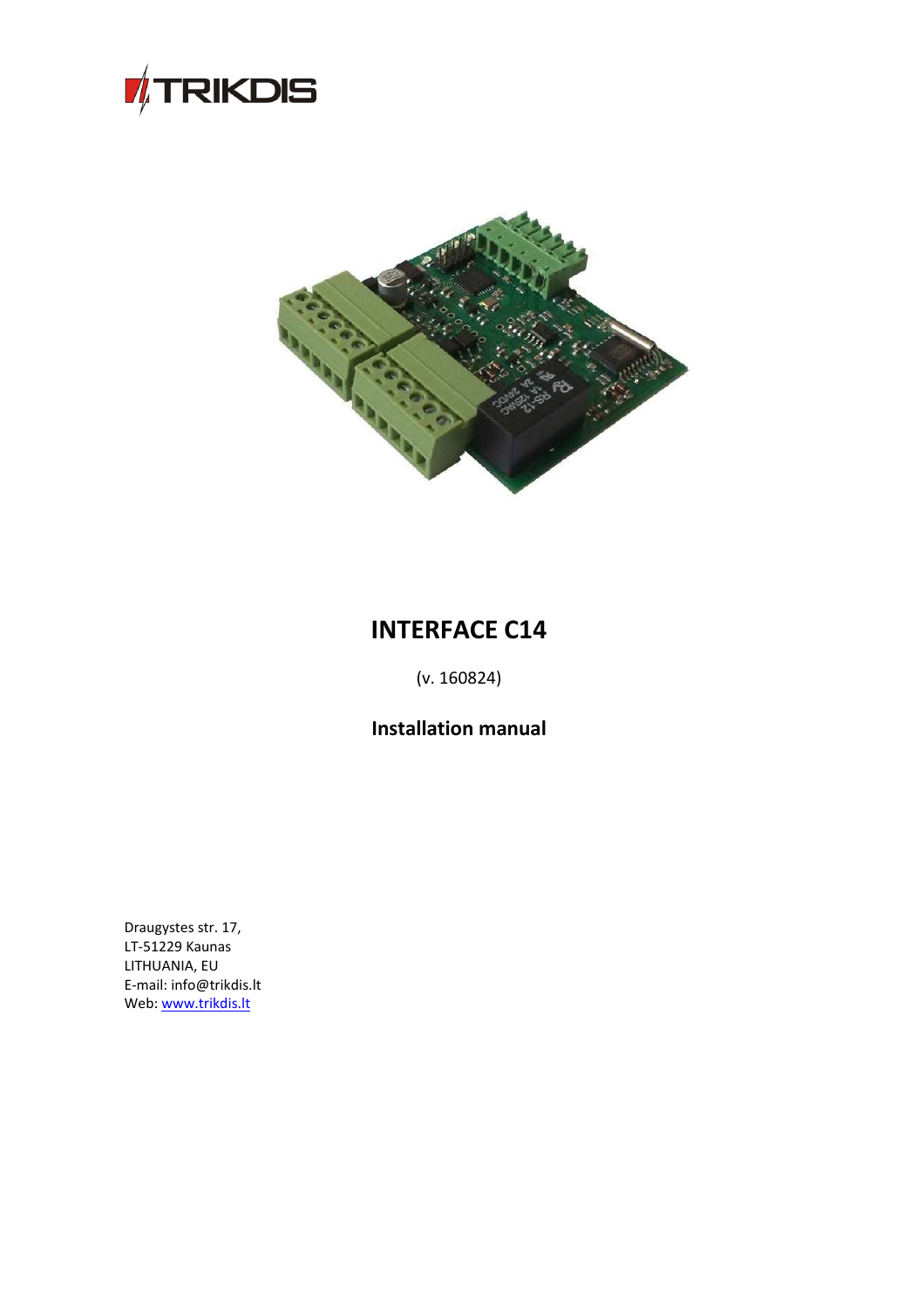

## 1 Interface C14

The interface C14 is an external hardware interface used to connect the security control panel`s telephone communicator with the communicators **G10 (G10D, G09), E10, T10**. Communicator receives information throughout interface C14 and resends it to the monitoring station. Particular communication channel depends on type of transmitting module.

An algorithm of alarm transmission is set by the security control panel. There is no need to configure or program the interface C14.

## 2 Application

The interface C14 is used in intrusion alarm transmitting systems to increase the reliability of information transfer. It is done using two algorithms, which allows to select which channel to use while transmitting data.

#### 3 How it works

The interface C14 is pulled in the terminal block of communicator (if the male segment of connector is pulled out) and wired to clamps TIP and RING of security control panel.

After detecting an event, the security control panel dials the interface C14 by its number 1234 and reports in codes of Contact ID protocol in DTMF tones. The interface C14 answers and receives information as a telephone receiver. Received information is immediately directed to the transmitting module in its compatible format. Depending on the type of transmitting module, information is transferred to the monitoring station.

An external landline can be connected to the clamps T-1 and R-1 of interface C14. In case of alarm, security control panel also dials the monitoring station whereas the interface commutates this communication.

An alarm transmission from the protected object to monitoring station can be performed through:

- Data are transmitted through the interface to the communicator;
- Data are transmitted through the interface to the communicator and to the landline.

#### 4 Package content

| Interface C14 SMP board     | 1 pc.  |
|-----------------------------|--------|
| Connector N6 (male segment) | 1 pcs. |
| Installation manual         | 1 pc.  |

### 5 Technical parameters

| <b>Name</b>            | <b>Description</b>                                                                            |
|------------------------|-----------------------------------------------------------------------------------------------|
| Information receiving  | in codes of Contact ID protocol by DTMF tones                                                 |
| Fixed telephone number | 1234                                                                                          |
| Power supply           | 12.6 V / 60 mA, permissible voltage from 10 to 15 V                                           |
| <b>Dimensions</b>      | 65 x 60 x 15 mm                                                                               |
| Operating environment  | Temperature from -10 °C to +55 °C<br>Relative air humidity up to 95 % with +20 °C temperature |

#### 6 Light indication

| <b>LED</b> | <b>Operation</b> | <b>Description</b>                                                                        |
|------------|------------------|-------------------------------------------------------------------------------------------|
| <b>WDG</b> |                  | Green flashing $\parallel$ Interface power supply is ON and microprocessor is functioning |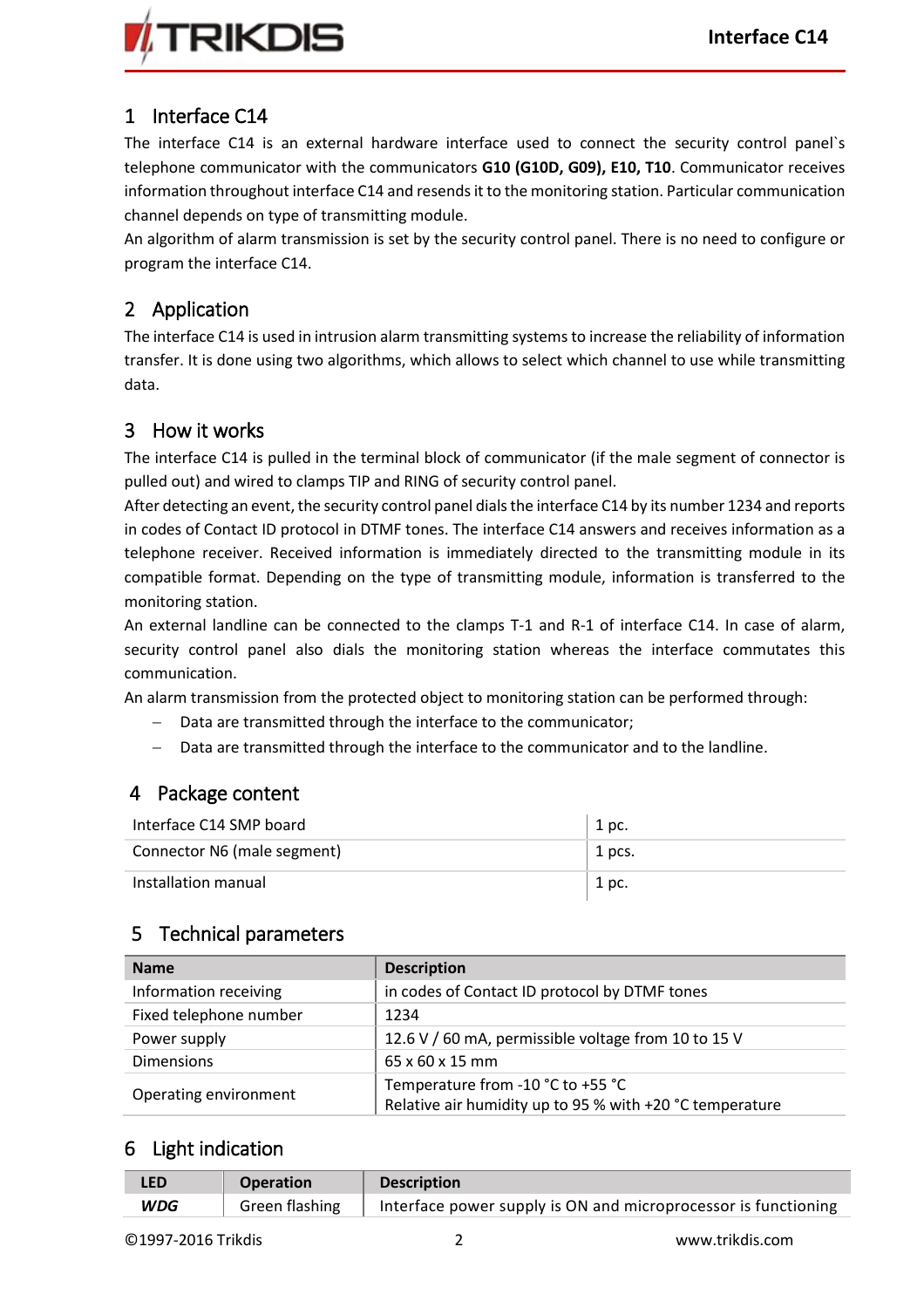

| <b>CHN</b> | <b>OFF</b>      | When control panel telephone communicator is connected with<br>telephone landline. |
|------------|-----------------|------------------------------------------------------------------------------------|
|            | Green ON        | When control panel telephone communicator is connected with<br>interface C14       |
| <b>DAT</b> | Yellow flashing | Interface C14 is receiving data                                                    |
| Н          | Red ON          | When control panel telephone communicator is dialling                              |

#### 7 Bringing the alarm transmitting system into operation

- 1. Configure the transmitting module G10 (G10D, G09), E10, T10. Follow the installation manual for a particular transmitting module and the recommendations given below.
	- 1.1. Set the parameters for connection with the receivers at monitoring station.
	- 1.2. Select the firmware interface between transmitting module and interface C14. During the transmitting module configuration select the element *Interface C11* in the list Panel Type.
- 2. Program the control panel. Follow the programming manual for particular security control panel and the recommendations given below.
	- 2.1. Enter a four-digit identification number of the security control panel (and/or partition).
	- 2.2. Enter telephone numbers, which the control panel will call after registering an event.
	- 2.3. Set the telephone communicator calling mode with DTMF tones.
	- 2.4. Set Contact ID automatic or Contact ID programmed message-coding mode.
- **Note:** if the *Contact ID programed* message coding mode is set, enter the necessary message codes.
	- 2.5. Set the control panel telephone communicator calling mode according to the selected message sending algorithm. Follow the recommendations given in table below.

| <b>Message sending algorithm</b>                                          | <b>Actions</b>                                                                                                                                                                                                         |
|---------------------------------------------------------------------------|------------------------------------------------------------------------------------------------------------------------------------------------------------------------------------------------------------------------|
| Through the interface to the<br>communicator                              | Enter the interface C14 telephone number 1234.<br>a)                                                                                                                                                                   |
| Through the interface to the<br>communicator and<br>the<br>to<br>landline | Specify that after registering an event, the control panel would dial 2 numbers in turns<br>(or the same time).<br>Enter the number of interface: 1234.<br>a)<br>Enter second number: monitoring station number.<br>b) |

3. Take out the male part of connector from the transmitting module terminal block and while aligning to the left corner, insert in its place the interface C14. Make wirings according to the scheme given below.